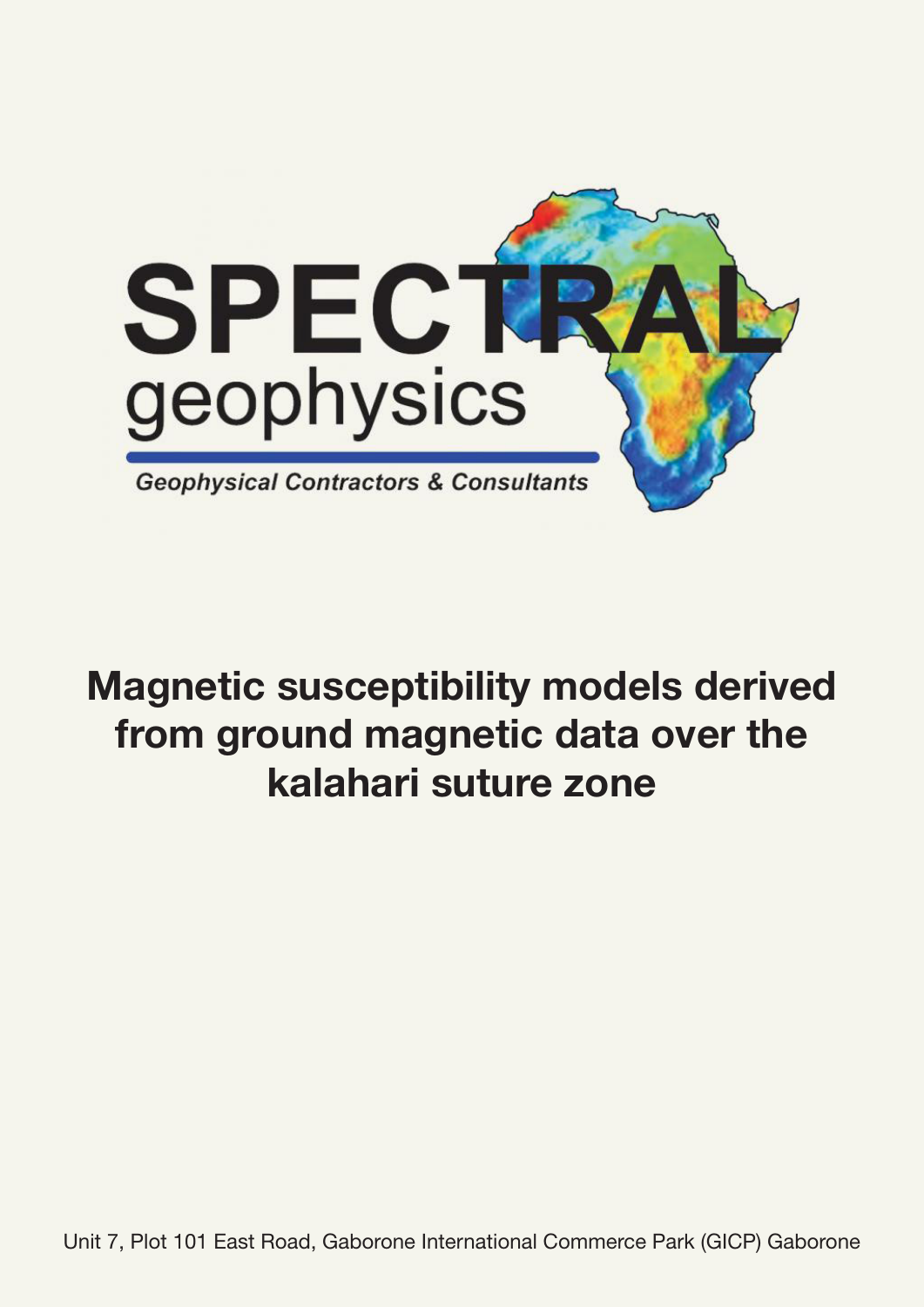# Introduction

The Kalahari Suture Zone (KSZ) is a large, north-south trending geological structure with a magnetic signature measurable from space, 400km above the surface of the earth. The magnetic response measured at 400km above the ground surface is mainly due to the contrast in magnetic susceptibility between intrusive Proterozoic gabbros aligned along the Kalahari Line (roughly longitude 22°E) and thick successions of non-magnetic sediments to the west. Back on earth, directly below the non-magnetic Kalahari beds, a complex distribution of magnetic gabbroic dykes and sills, distort the magnetic signature of the Proterozoic gabbros at depth. One way to determine the spatial distribution and orientation of the Proterozoic gabbros is through 3 dimensional inversion of the magnetic data to a magnetic susceptibility (magsus) model. With the aid of constraints, eg. borehole logs of geology and susceptibility, the 3D magsus model can be used to facilitate a better understanding of the distribution of the Proterozoic gabbro bodies and associated structure. In this study, the approach described is applied to a small area of the KSZ with the aid of 2 exploratory boreholes.

There are several commercially available software packages for the 3D inversion of magnetic data. Two of the most commonly used products are the UBC-GIF and VP Geophysical Suite software packages used by Mira Geoscience. The current available magnetic susceptibility model for the KSZ, covering a significant portion of Kavango Resources prospecting licenses, was derived by Mira Geoscience using the mentioned software. Mira produced two 3D magnetic susceptibility models – A. relative shallow bodies representing Karoo gabbros, and B. deep bodies representing Proterozoic gabbros. Perspective views of the two models are presented below in Figures 1 and 2.

Another commonly used magsus inversion software is the VOXI module of the Seequent Oasis Montaj package. The latter is a cloud based subscription service to invert several types of geophysical data for licensed Oasis Montaj users. The process is free of charge up to a 50 x 50 grid which in practise translates to a 6.25km²area for the ground magnetic data available to Kavango for the relevant portion of the KSZ under investigation. The area to be inverted can be increased to 25km² albeit with less resolution, using the available gridded airborne magnetic data available from the local Geological Survey / Department of Mines. The author ran several inversions covering areas of interest using both the ground and airborne magnetic data sets. The main area of interest was Target Area A with 2 completed exploratory holes, targeting conductors inferred from ground electromagnetic surveys.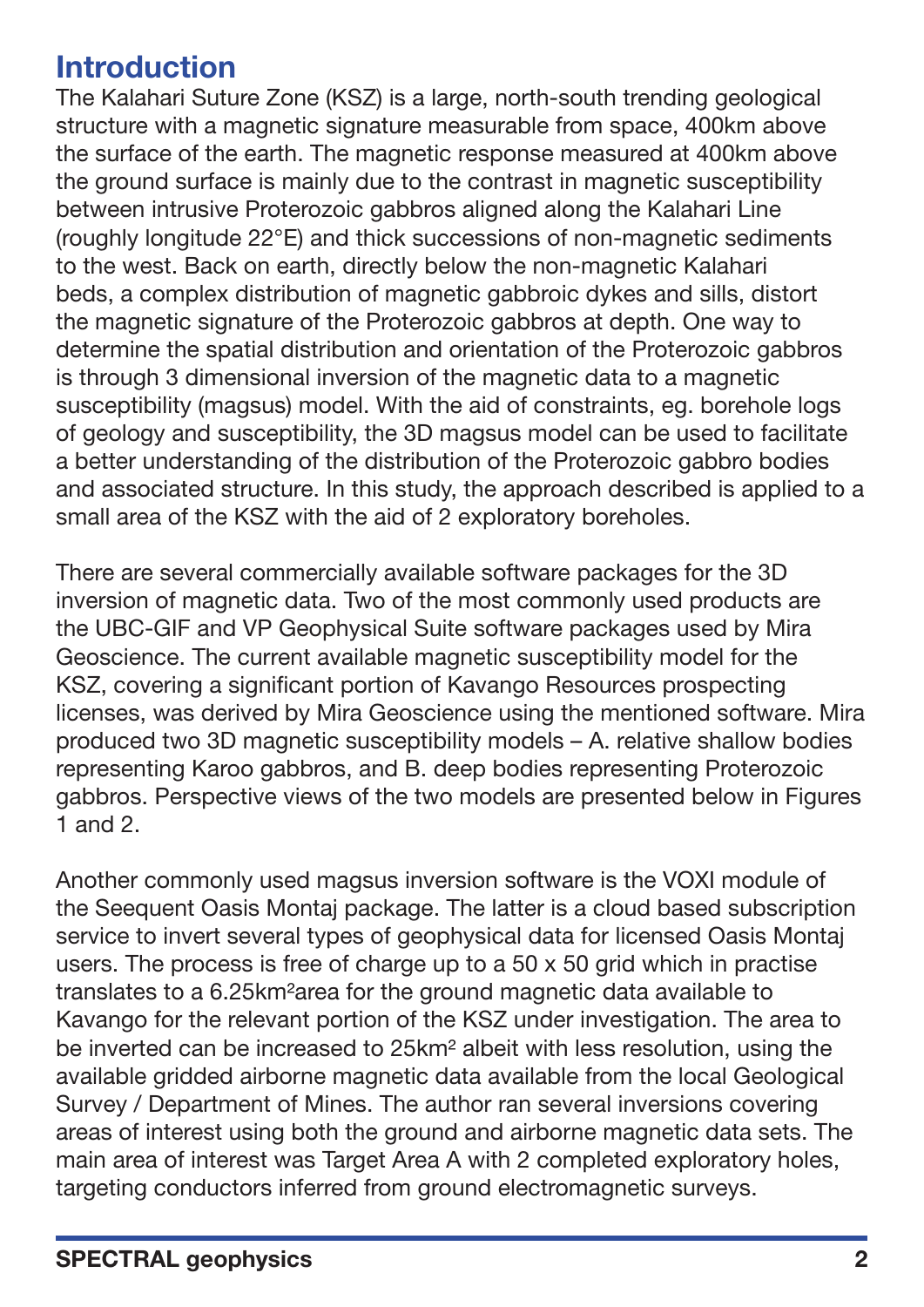

*Figure 1. 3D magsus model for shallow (karoo) magnetic sources derived from airborne magnetic data. Correlation between magsus bodies and magnetic anomalies is sub-optimal.*



*Figure 2. 3D magsus model for deep (Proterozoic) magnetic sources derived from airborne magnetic data. Correlation between magsus bodies and magnetic anomalies is very good.*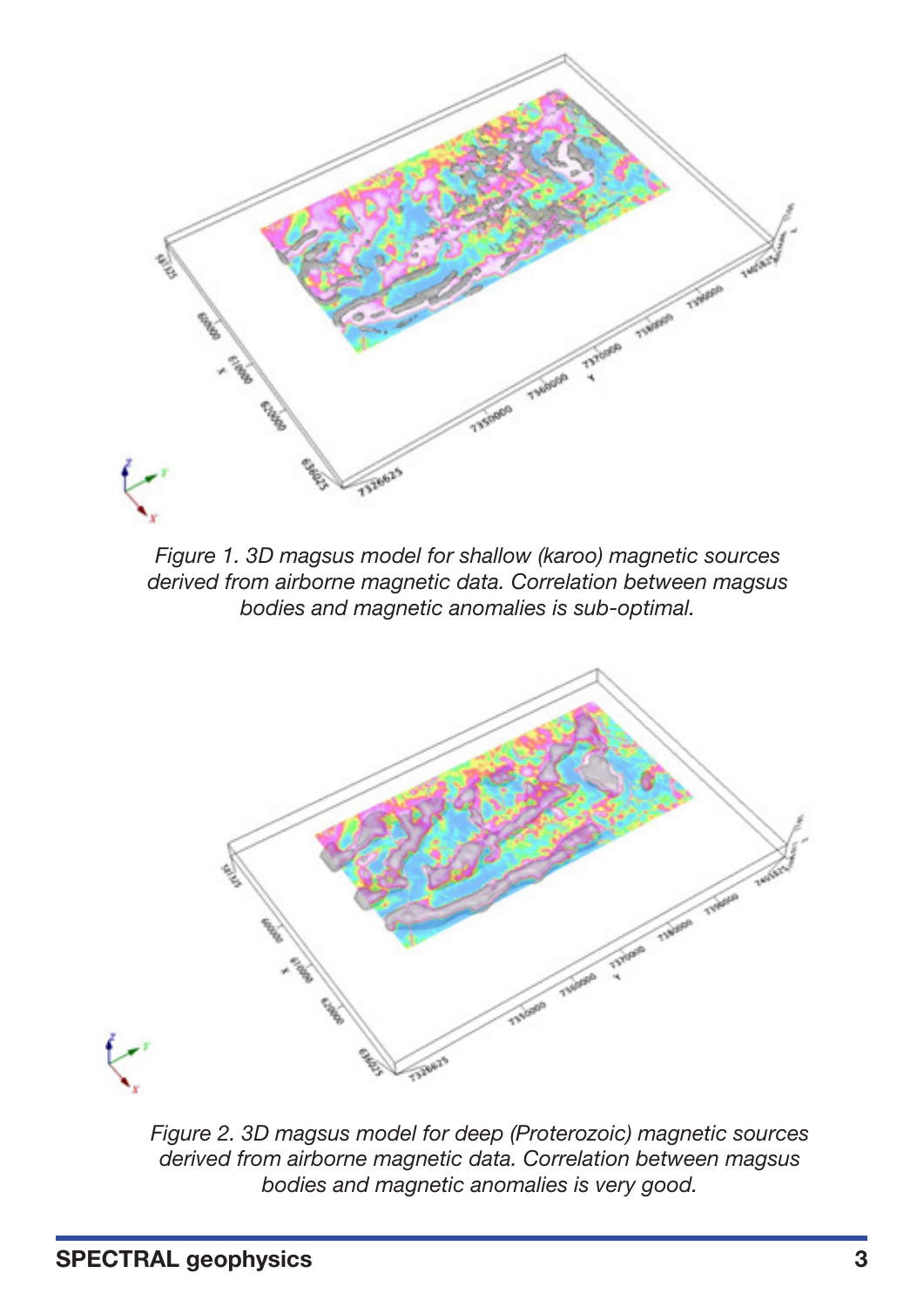### Ground Magnetic Data

Kavango Resources commissioned a contractor to conduct a ground magnetic survey over a portion of the KSZ as presented in Figure 3 below. The red square indicates the area covered by ground magnetics. The survey was conducted at a line spacing of 200m and reading interval of 12.5m. The small black square denotes the area of 6.25km² which was inverted at 50m resolution and the larger black square, 25km² area was inverted at 100m resolution. The image depicted in Figure 3 is the Total Magnetic Intensity (TMI) Reduced-to-Pole (RTP) merged with the 2nd Vertical Derivative (2VD) of TMI RTP.



*Figure 3. Regional airborne magnetic data over a portion of the KSZ.*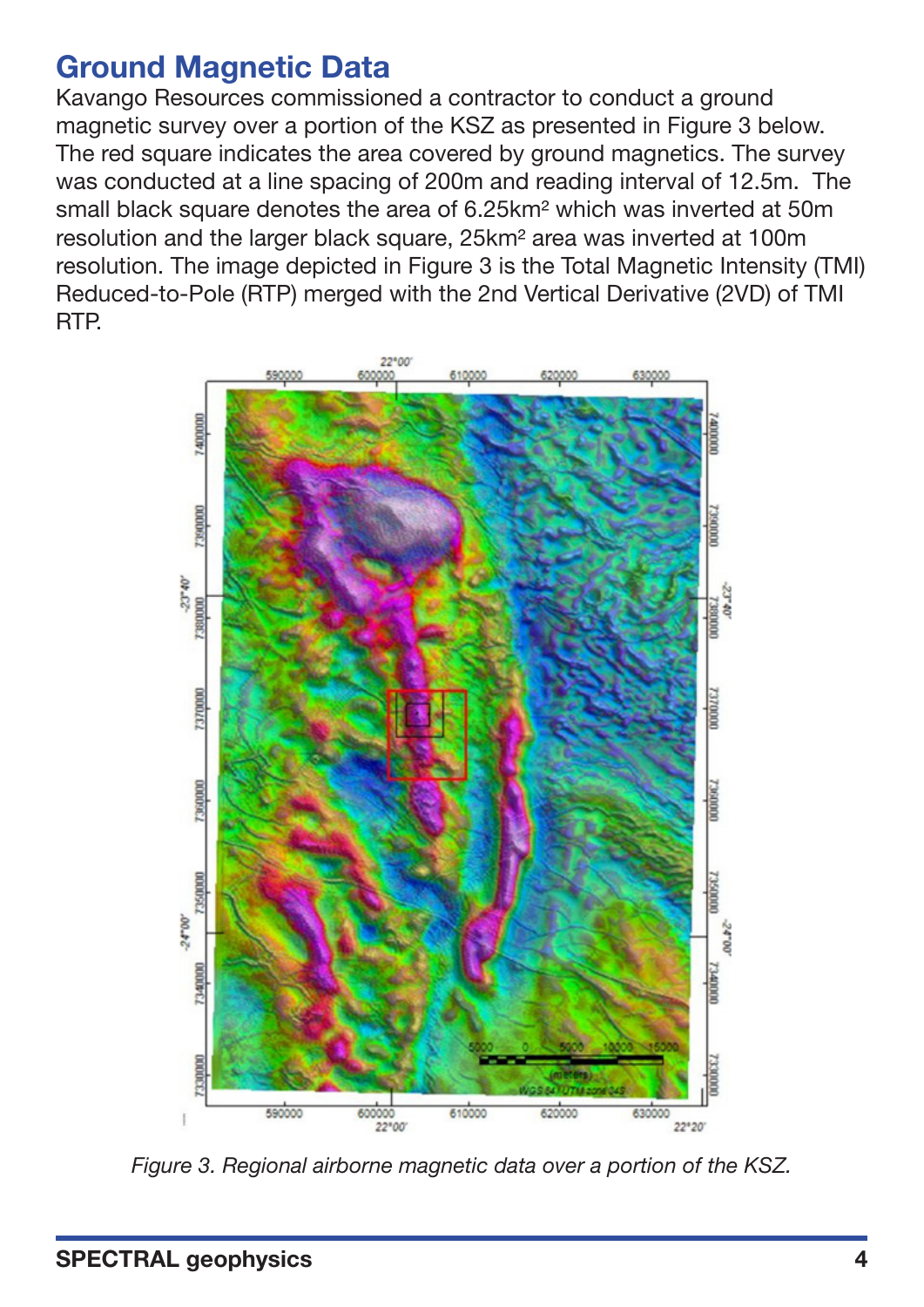It is clear from the figure above that the area of interest is underlain by a complex configuration of shallow, narrow, curvi-linear and weakly magnetic bodies over moderate magnetic anomalies at intermediate depths which in turn is super-imposed on large amplitude anomalies caused by highly magnetic Proterozoic gabbros at depth. The narrow curvi-linear anomalies are caused by gabbroic dykes and the edges of sills directly below the Kalahari beds – it is a trivial exercise to filter out these anomalies. The anomalies caused by sills at depth, above the Proterozoic gabbro intrusions, are more difficult to recognise and require a priori information ie. borehole information (depth to top, thickness, measured magsus etc.).



*Figure 4. Filtered ground magnetic used for 3D inversion.*



*Figure 5. Anomalies removed from original measured ground magnetic data using non-linear filtering.*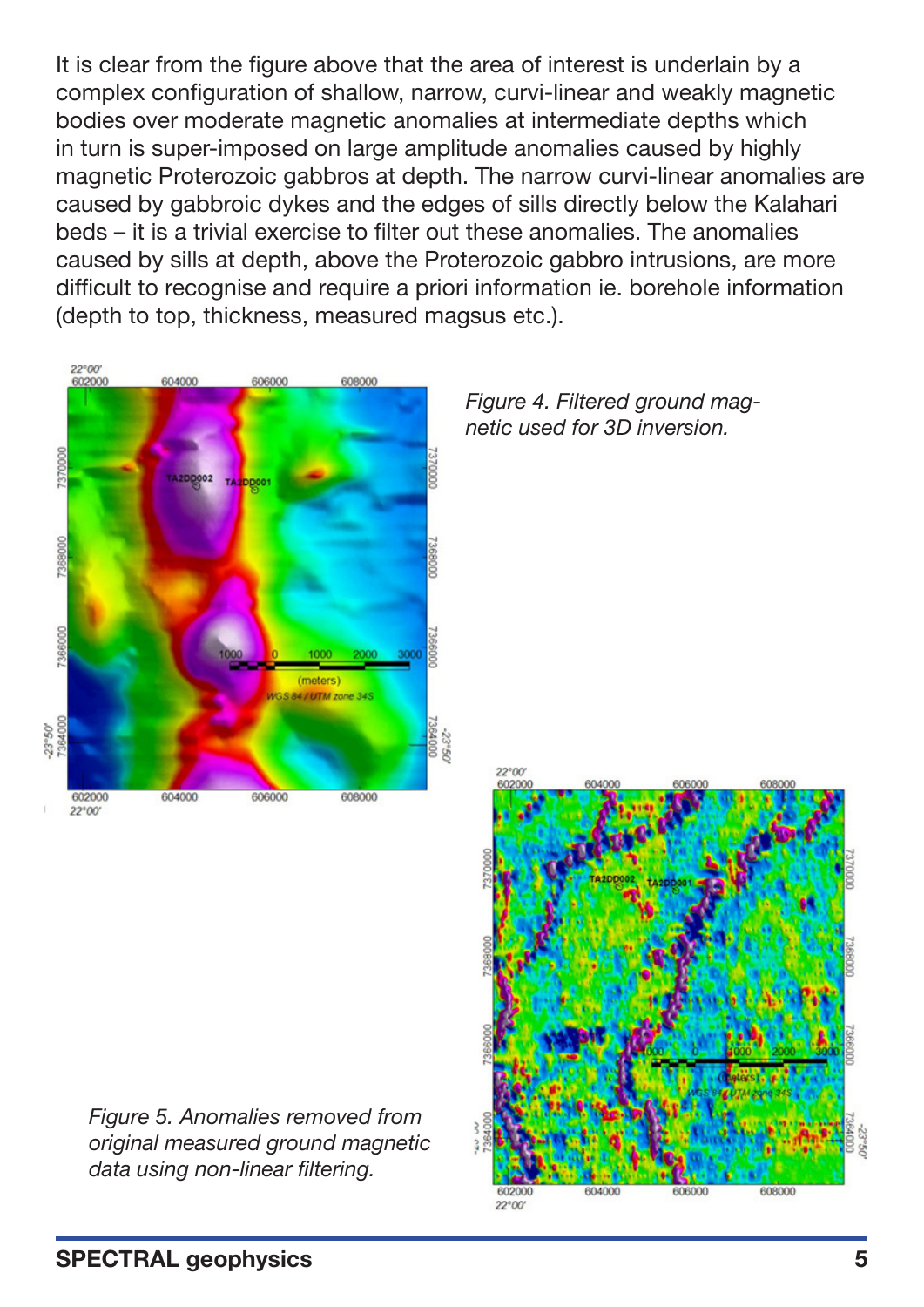# 3D Inversion

The ground magnetic data set presented in Figure 4 was used to invert to a 3D magnetic susceptibility distribution., utilising the VOXI routine of Seequent's Oasis Montaj software. The area inverted include the 2 exploratory boreholes TA2DD001 and TADD002. The resolution used was 50m square model cells horizontally and variable cell size, vertically – model cell size increases with depth as illustrated in Figure 6 below.



*Figure 6. 3D mesh used for inversion of ground magnetic data – 50m resolution.*

Once the magsus model was derived, a suitable iso-surface value was derived based on the magsus values measured on the core of TA2DD001. A modelled magsus value of  $5.5 \times 10^{-3}$  SI units was found to produce a surface that predicted the intersection depth of the Proterozoic gabbro exactly, as is clearly illustrated in Figures 7 and 8.

The existing exploratory borehole are drawn with measured on core magsus values indicated by the maroon disks. It is obvious that the Proterozoic gabbro is an order of magnitude more magnetic than the Karoo gabbros (indicated by the small discs higher up in both the boreholes. Figure 8 suggests that TA2DD002 was drilled close to the western contact of the proterozoic gabbro body, while TA2DD001 would have missed the same body completely.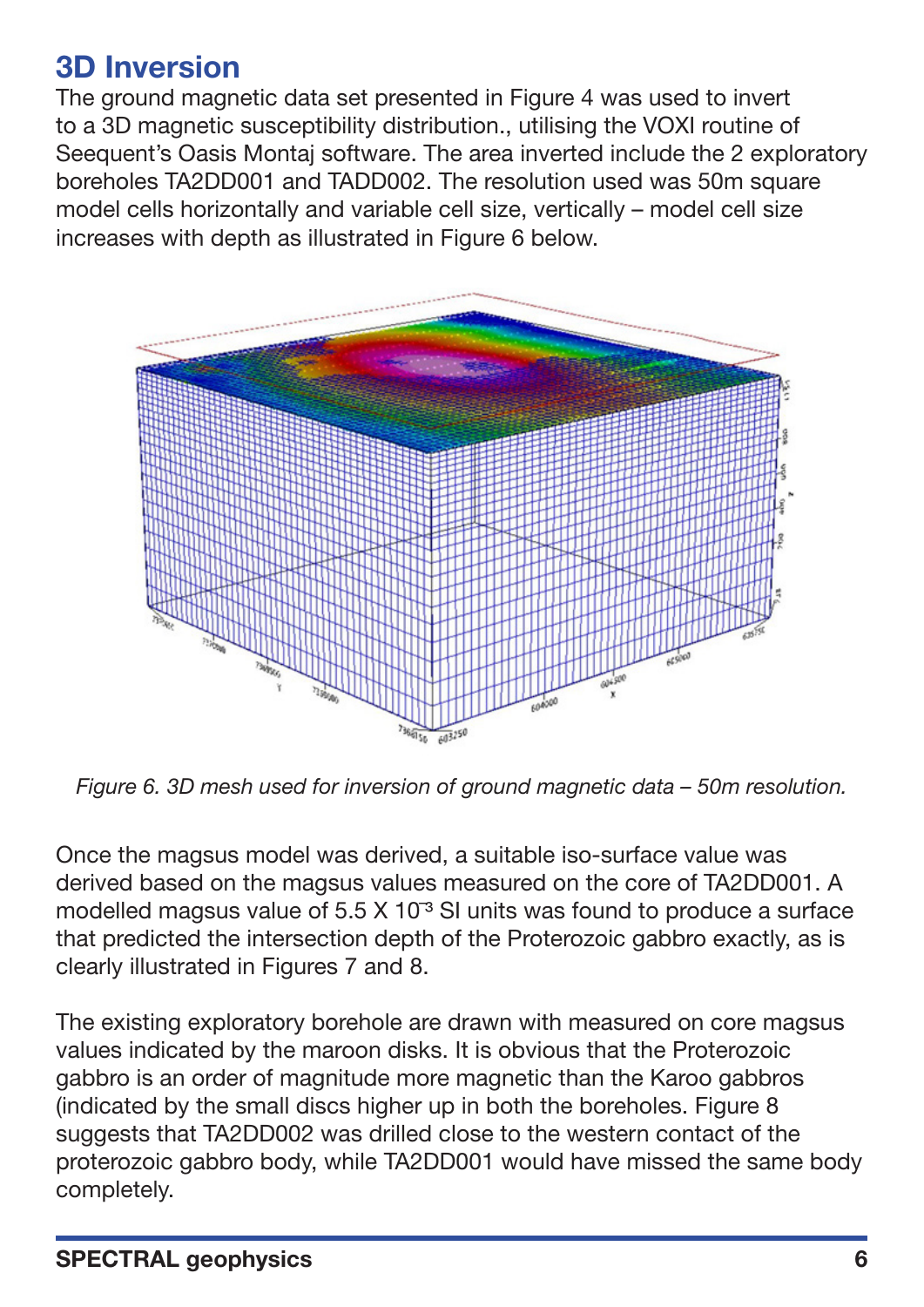

*Figure 7. Perspective view from the SE of magsus iso-surface 5.5x10<sup>3</sup>SI units.* 



*Figure 8. Perspective view from the SW of magsus iso-surface 5.5x10<sup>3</sup>SI units.*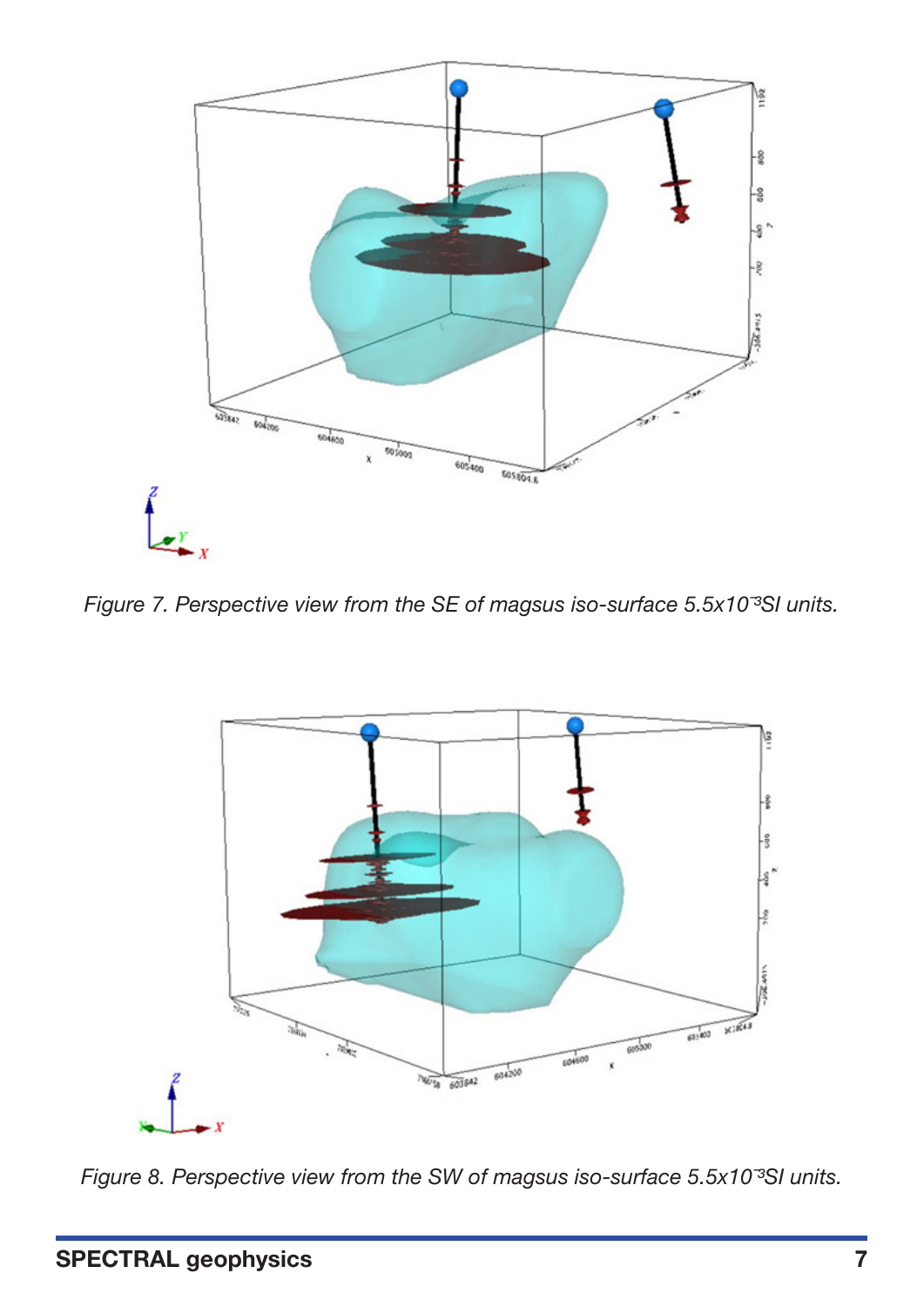

*Figure 9. Magsus model derived from regional airborne data.*



*Figure 10. Comparison of 50m and 100m cell size 3D magsus models.*

Figure 10 was compiled merging two 25km² inversion blocks using 100m square model cell sizes. The original 50m square cell size model (light blue) is super-imposed. The regional model displays a significant amount of structure / variation in depth along strike and it is obvious that the Proterozoic gabbros could probably be intersected at shallower depths than was the case in TA2DD002.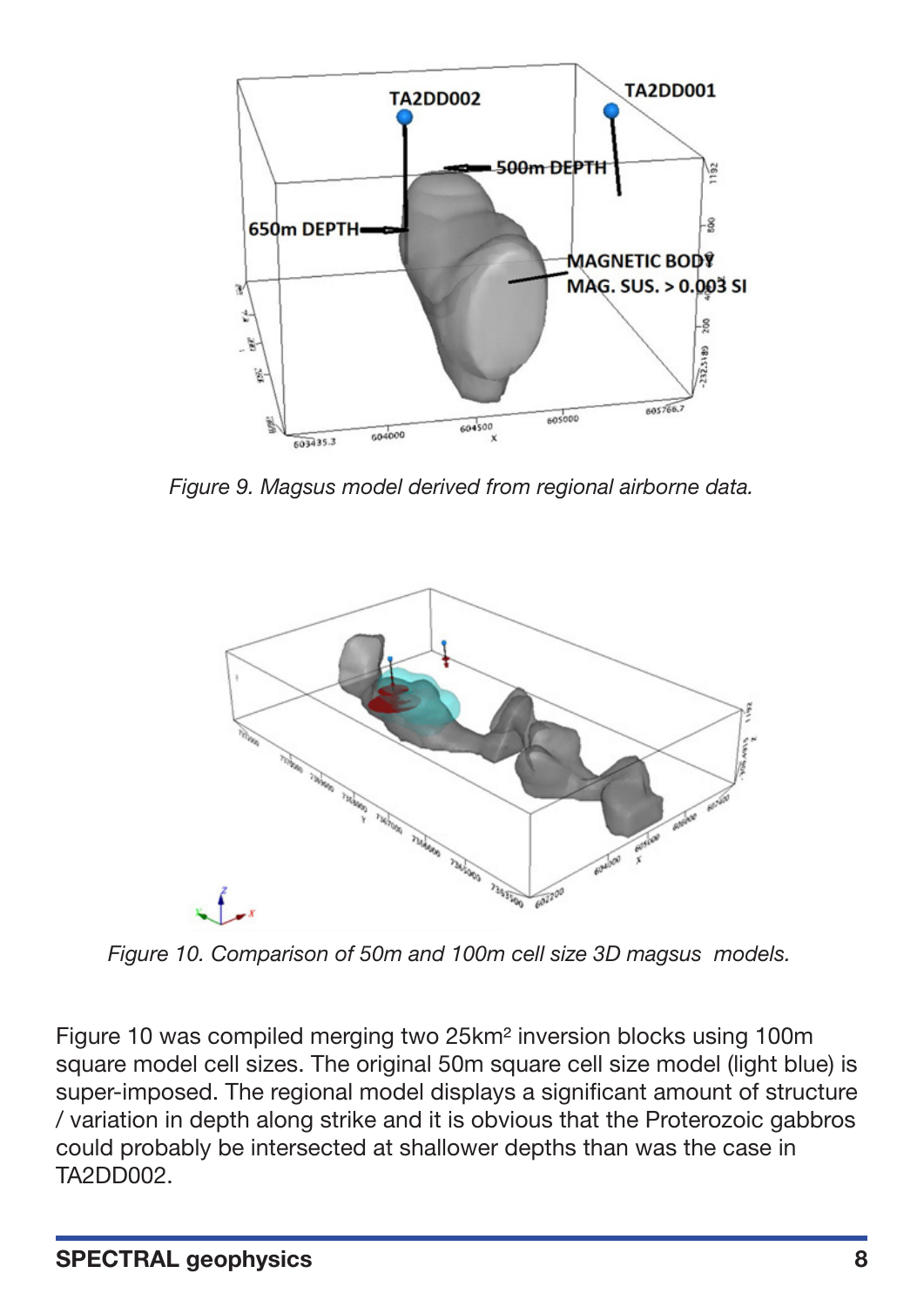### **Conclusions**

3D / 2D inversion or any quantitative modelling of available magnetic data, ground or airborne, can provide very useful information to focus mineral exploration over the KSZ. Not much have been done in this regard to date. Comprehensive modelling of the available magnetic data, specifically to map the spatial distribution and orientation of the Proterozoic gabbros, is highly recommended. Proper modelling of the Karoo gabbros within a depth range of 400m will require higher resolution magnetic data. It is recommended that Seequent's Oasis Montaj VOXI paid subscription Magnetic Vector Inversion (MVI) product be utilised for comprehensive modelling of the magnetic anomalies associated with the KSZ.

Respectfully submitted Cas Lötter **8 November 2021**